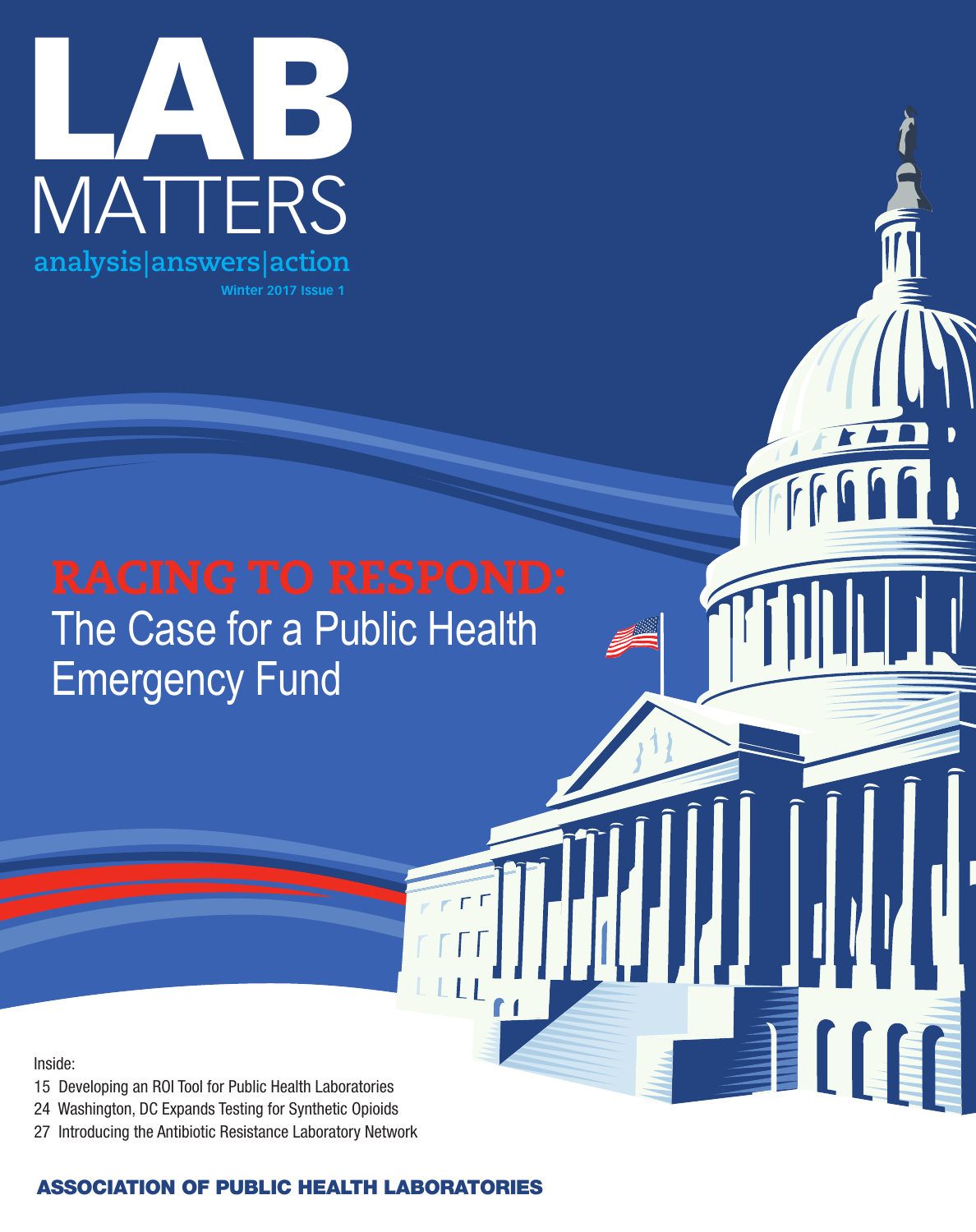

Lead Chemist Brandon Jones performs analysis of an unknown drug material at DC DFS PHL

# **Washington, DC Expands Testing for Synthetic Opioids**

by *Luke C. Short*, PhD, manager, chemistry, Washington, DC Department of Forensic Sciences Public Health Laboratory Division; *Brandon Jones*, lead chemist; Washington, DC Department of Forensic Sciences Public Health Laboratory Division; and *Anthony Tran*, DrPH, MPH, D(ABMM), director, Washington, DC Department of Forensic Sciences Public Health Laboratory Division

The sale and distribution of illegal, controlled dangerous substances<br>
(CDS) is nothing new—heroin, cocaine and other CDS have long pla<br>
society. What is new, however, is the alarming trend of emerging<br>
synthetic drugs Ine (CDS) is nothing new—heroin, cocaine and other CDS have long plagued synthetic drugs. Inexpensive, easy to synthesize and available from chemical markets outside of the US, synthetic drugs represent an evolving threat to public health. For Washington, DC, the Office of the Chief Medical Examiner reported in May 2016 that over the 2014 to 2016 period, while overall opioid overdoses have slightly declined (120 to 117 per year), the number of synthetic opioid overdoses has significantly increased (e.g., from 11 to 24 for fentanyl).

## **As emerging synthetic drugs appear on the streets, DC DFS PHL intends to update the database and methods to ensure coverage of new substances.**

Synthetic drugs are often too new to be classified as illegal, as well as too new to be picked up on health screens from patients after a suspected overdose. A public health need at the local level exists for a group that sits in both communities, first addressing the identification and classification of new drugs, and subsequently funneling this information to other state and federal partners.

In Washington, DC, successful prosecution of new synthetic drugs along with effective current toxicological screens in 2016 led the Washington, DC Department of Forensic Science (DC DFS) Public Health Laboratory Division (PHL) to create the Forensic Chemistry Unit (FCU) to develop new drug detection techniques and work closely with the laboratory to implement new testing methods for clinical specimens. FCU was formed within the DC DFS Biomonitoring and Analytical Chemistry Unit (BACU), which partners with the US Centers for Disease Control and Prevention (CDC) as a Laboratory Response Network-Chemical (LRN-C) Level 2 Laboratory. As a member of LRN-C, BACU

is partially funded by CDC's Public Health Emergency Preparedness (PHEP) Cooperative Agreement. By having the established chemical emergency response capacity from LRN-C, DC DFS was able to leverage the knowledge base and personnel of BACU to establish and provide scientific support to the new FCU.

#### **Support of New Drug Classification**

FCU has worked with the Washington, DC Office of the Attorney General (OAG) to create the "Synthetics Abatement and Full Enforcement Drug Control Emergency Amendment Act of 2015" ("SAFE DC Emergency Act"), enacted into law on April 5, 2016. Prior to this bill, the DC Uniform Controlled Substances Act of 1981 listed specific chemicals as controlled substances, not classes of chemicals, leaving a window for new synthetic drugs to avoid classification under the law. SAFE DC responds to this by grouping two categories of synthetic drugs, synthetic cannabimimetic agents and synthetic cathinones, thereby providing a basis to classify the emerging synthetic drugs as controlled substances under DC Law.

#### **Analytical Testing Example – Fentanyl, A Synthetic Opioid**

Using an acetonitrile extraction and centrifugation filtration method developed at FCU, synthetic cannabimimetic agents have a consistent limit of detection (LOD) in the low micrograms per milliliter of organic extract. Acetonitrile was found to also effectively extract synthetic opioids from matrix and identify both synthetic opioid and other controlled dangerous substances (CDS) present. Analysis of fentanyl (see Figure 1) was consistent to values reported by the Scientific Working Group for the Analysis of Seized Drugs (SWGDRUG).

During the gas chromatography mass spectrometry (GC-MS) performance specification evaluation of fentanyl using the FCU CDS method, a matrixmatched LOD (20 at 25μg/mL) was found to be 4.3μg/mL, almost two orders of magnitude lower concentration than reference test standards (Cayman